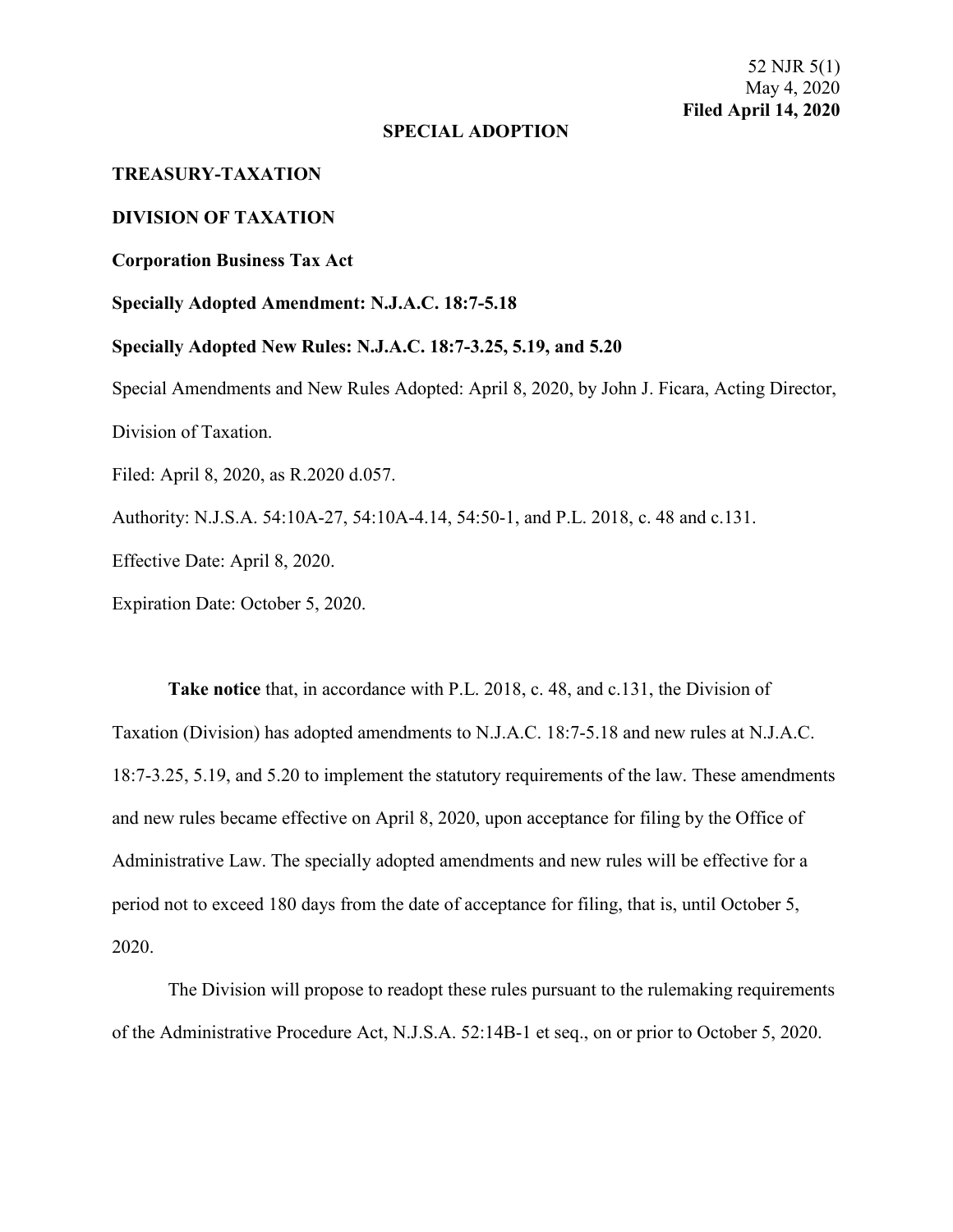**Full text** of the special adoption follows (additions indicated in boldface **thus**; deletions indicated in brackets [thus]):

# SUBCHAPTER 3. COMPUTATION OF TAX

**18:7-3.25 Computation of the tax on dividends included in entire net income for privilege periods beginning on and after January 1, 2017, but beginning before January 1, 2019 (a) For privilege periods beginning on and after January 1, 2017, but beginning before January 1, 2019, the tax liability owed for the five percent of dividends paid or deemed paid by an 80 percent or more owned subsidiary included in the taxpayer's entire net income must be based on either the three-year average allocation factor for the taxpayer's 2014 through 2016 privilege periods reported on the taxpayer's tax returns, or 3.5 percent, whichever is lower.**

**(b) Notwithstanding the allocation factor in (a) above, pursuant to N.J.S.A. 54:10A-8, the Director of the Division of Taxation may adjust the taxpayer's allocation factor, as prescribed pursuant to (a) above, if the allocation factor does not properly reflect the activity, business, receipts, capital, entire net worth, or entire net income of a taxpayer reasonably attributed to New Jersey.**

**(c) In privilege periods beginning on and after January 1, 2019, a taxpayer is not allowed to use the statutory formula provided at (a) above. Dividends included in the entire net income in privilege periods on and after January 1, 2019, must follow the standard allocation formula set forth at N.J.A.C. 18:7-8.7 and 8.12.**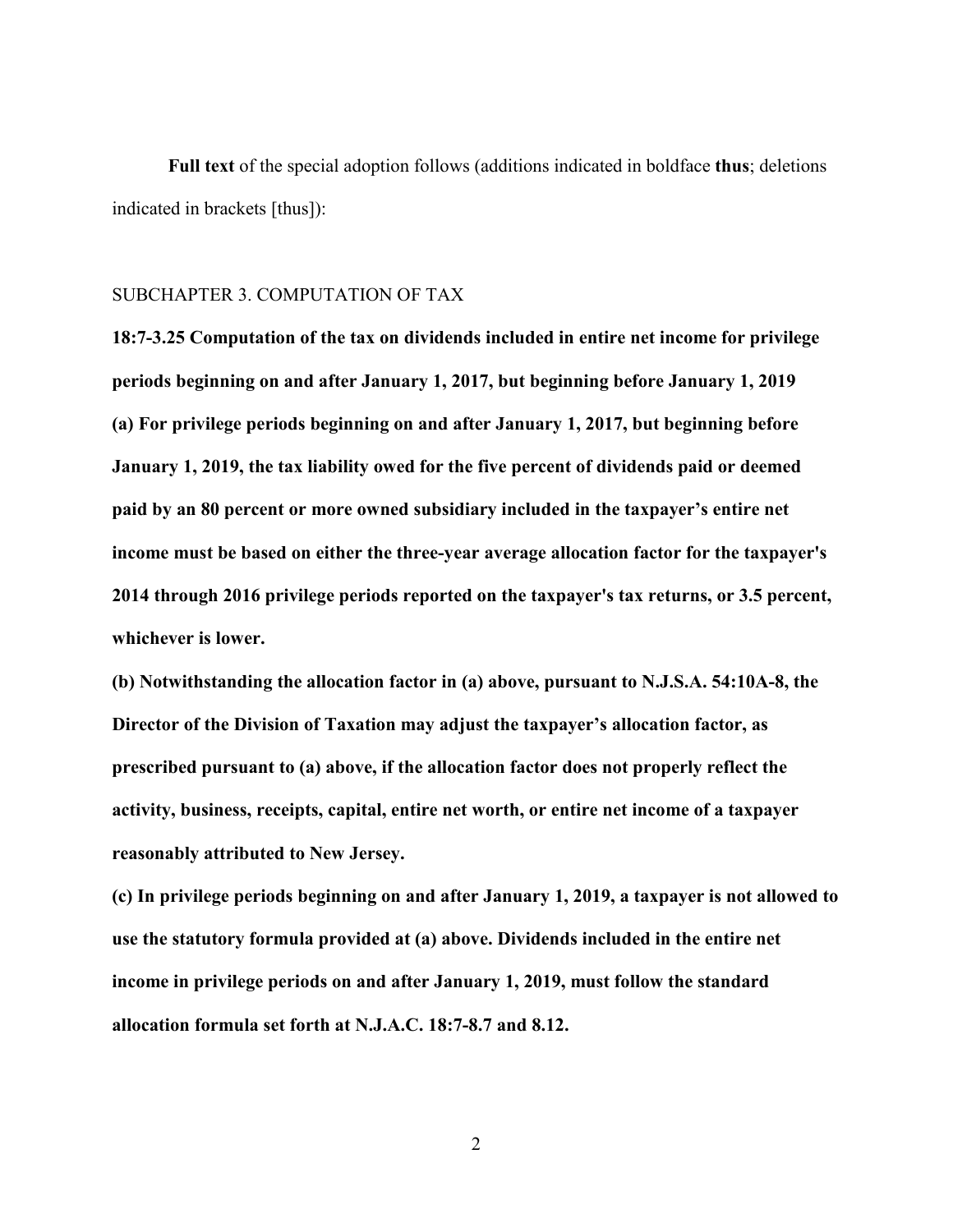# SUBCHAPTER 5. ENTIRE NET INCOME; DEFINITION, COMPONENTS, AND RULES FOR COMPUTING

18:7-5.18 Related party transactions

(a) Interest paid, accrued, or incurred to a related member shall not be deducted in calculating entire net income, except that a deduction [shall] **may** be permitted:

1. (No change.)

2. If the taxpayer establishes**, to the satisfaction of the Director of the Division of** 

**Taxation,** that the disallowance of a deduction is unreasonable by [showing the extent the related party pays tax in New Jersey on the income stream, or the taxpayer and the Director agree in writing to the application or use of an alternative method of apportionment; or] **clear and convincing evidence, and any one of the following circumstances applies:**

**i. Unfair duplicate taxation;**

**ii. A technical failure to qualify the transactions under the statutory exceptions;** 

**iii. An inability or impediment to meet the requirements due to legal or financial constraints;** 

**iv. An unconstitutional result; or**

**v. The transaction is equivalent to an unrelated loan transaction; or** 

**3. If the taxpayer and the Director agree in writing to the application or use of an alternative method of apportionment; or**

[3.] **4.** To the extent that the taxpayer establishes that the interest is directly or indirectly paid, accrued**,** or incurred to: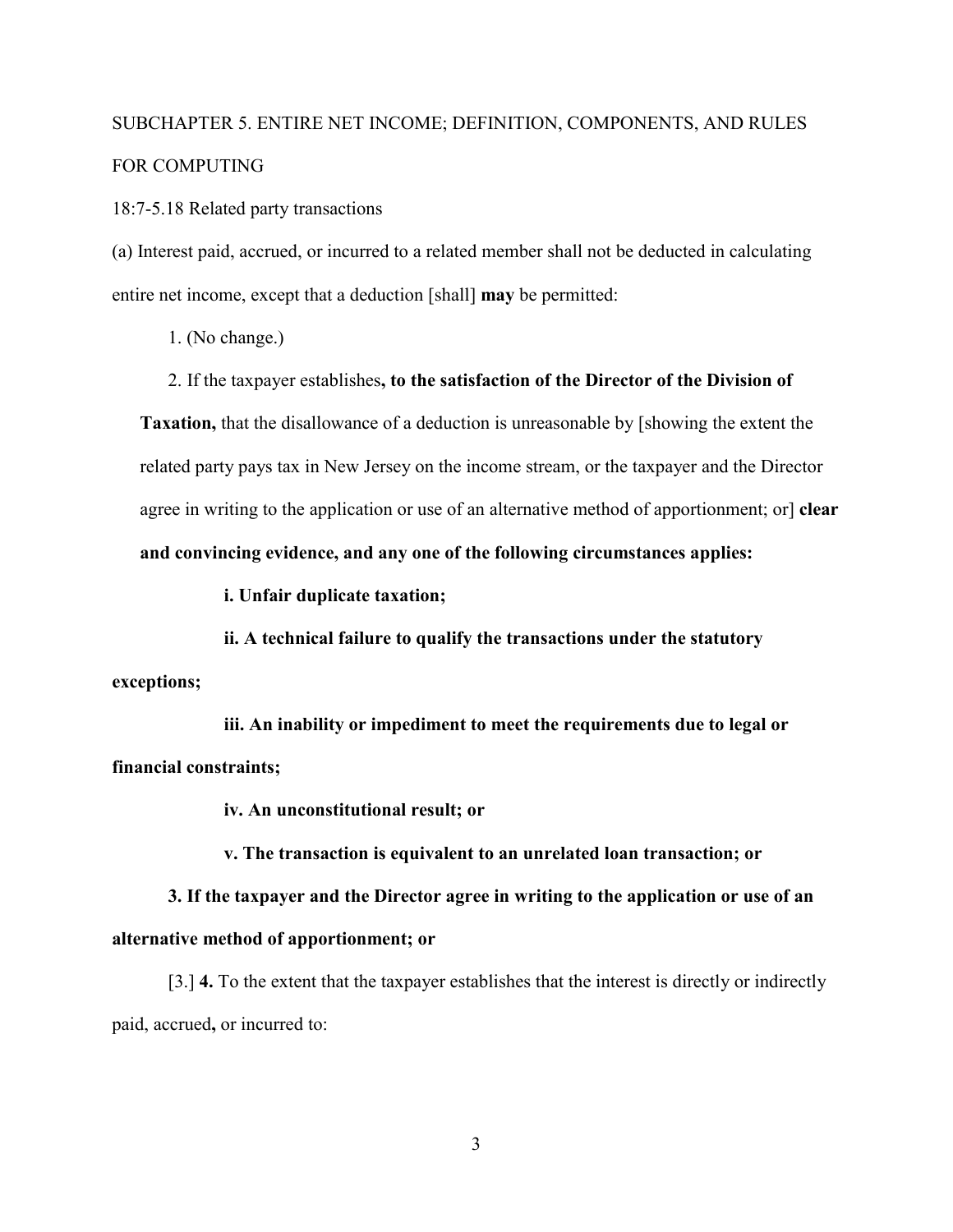i. A related member in a foreign nation [which] **that** has in force a comprehensive income tax treaty with the United States[, provided, however, that] **and, for tax years beginning on or after January 1, 2018, the taxpayer also establishes that:**

**(1) The related member was subject to tax in the foreign nation on a tax base that included the amount paid, accrued, or incurred; and**

**(2) The related member's income received from the transaction was taxed at an effective tax rate equal to or greater than a rate of three percentage points less than the rate of tax applied to taxable interest by the State of New Jersey. In claiming this exception,** the taxpayer shall disclose on its return for the privilege period:

Recodify exisiting (1)-(4) as **(A)-(D)** (No change in text.)

ii. (No change.)

[4.] **5.** For purposes of this subsection:

i.-v. (No change.)

vi. "Related entity" means [a]**:**

**(1) A** stockholder who is an individual, or a member of the stockholder's family enumerated in I.R.C. § 318, if the stockholder and the members of the stockholder's family own, directly, indirectly, beneficially**,** or constructively, in the aggregate, at least 50 percent of the value of the taxpayer's outstanding stock; [a]

**(2) A** stockholder, or a stockholder's partnership, limited liability company, estate, trust, or corporation, if the stockholder and the stockholder's partnerships, limited liability companies, estates, trusts, and corporations own**,** directly, indirectly, beneficially, or constructively, in the aggregate, at least 50 percent of the value of the taxpayer's outstanding stock; or [a]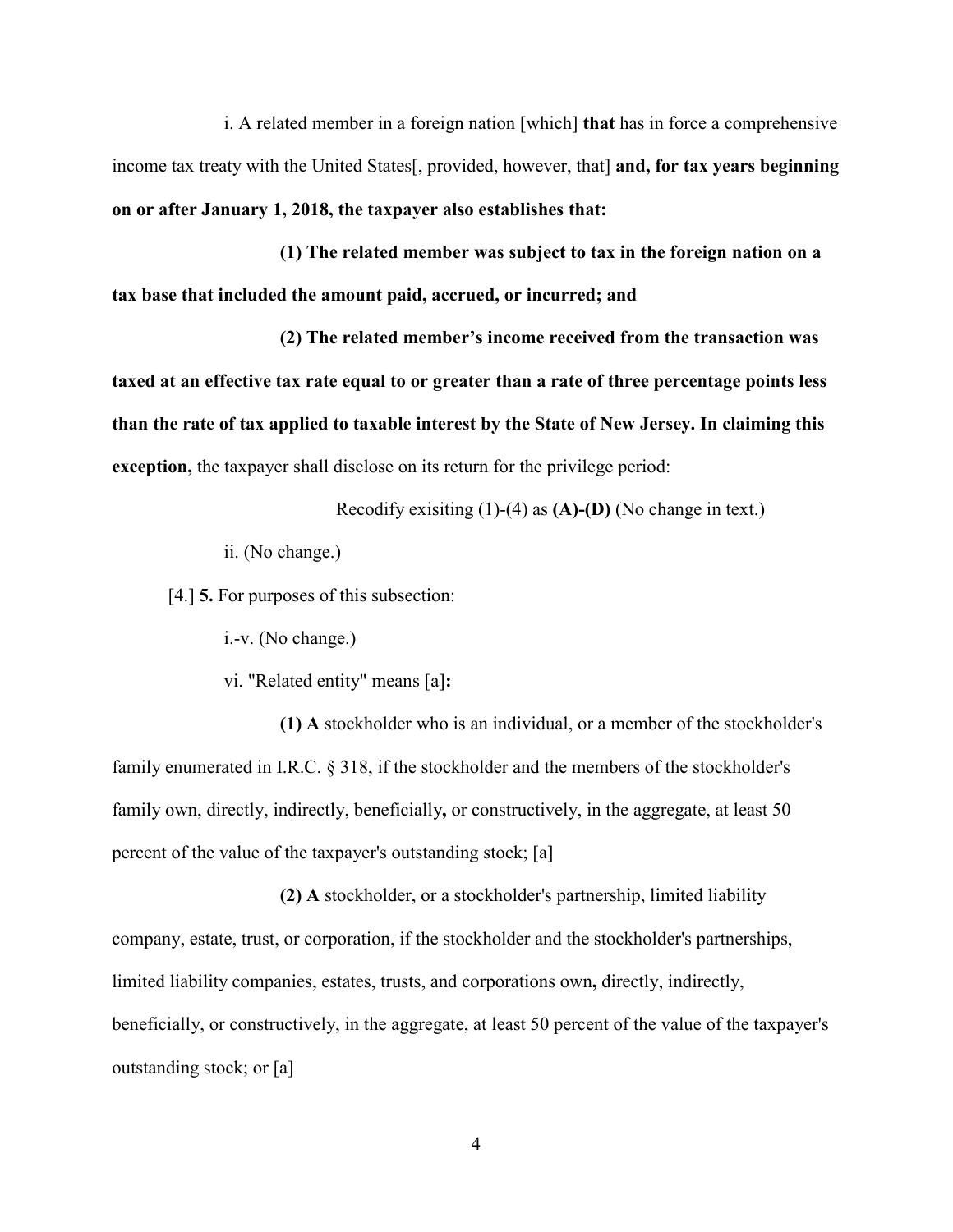**(3) A** corporation, or a party related to the corporation in a manner that would require an attribution of stock from the corporation to the party or from the party to the corporation under the attribution rules of I.R.C. § 318, if the taxpayer owns, directly, indirectly, beneficially, or constructively, at least 50 percent of the value of the corporation's outstanding stock. The attribution rules of I.R.C. § 318, [shall] apply for purposes of determining whether the ownership requirements of this definition have been met;

vii. The disclosure requirement for interest paid to a related member [shall be] **is** deemed to be satisfied if the taxpayer provides a schedule of:

(1)-(4) (No change.)

viii. (No change.)

[5.] **6.** Examples:

Example 1: Royal Palm, Ltd., a foreign parent corporation, owns directly or indirectly 100 percent of the outstanding shares of a U.S. domestic subsidiary, Red Oak, Inc. and 100 percent of the outstanding shares **of** Little Palm, Ltd., a foreign subsidiary, a corporation. Royal Palm, Ltd. and Little Palm, Ltd. are domiciled in jurisdictions subject to a comprehensive income tax treaty with the United States of America. Red Oak, Inc. is in need of short term and/or long term funding. Little Palm, Ltd. is established by Royal Palm, Ltd. to represent the worldwide affiliated group and issue commercial paper, or enter into financing arrangements with lending institutions, or borrow funds from unrelated parties on behalf of the affiliated group. The proceeds of these transactions are then used to fund the operating or capital investment activities of one or more of the members of the worldwide affiliated group. Interest expense attributable to amounts lent by Little Palm, Ltd.**,** the foreign subsidiary**,** to Red Oak, Inc.**,** the U.S. domestic subsidiary, and any costs associated with the origination of the lending which are assessed to Red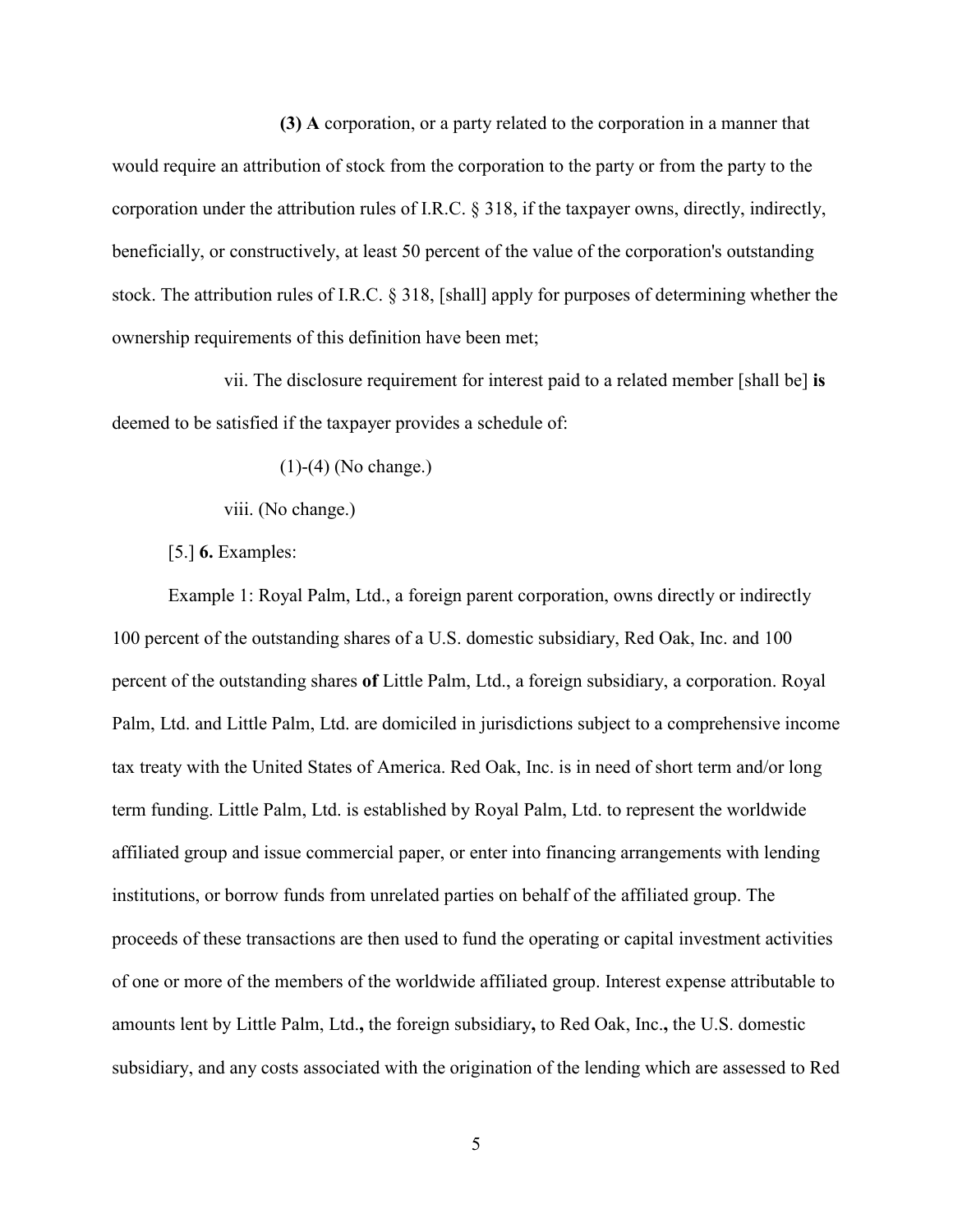Oak, Inc. as expense recovery of the lending originations**,** would not be added back to Red Oak's Federal taxable income provided that the loans are at arm's length rates and properly documented.

Example 2-4 (No change.)

Example 5: Mr. Jones, a New Jersey resident, owns 100 percent of the shares of Zippy Corp., a corporation properly capitalized and organized and doing business in New Jersey. Zippy Corp. has not made a New Jersey [S election] **S-election**. Mr. Jones loans Zippy Corp. money at an arm's length rate under an arm's length contract. Zippy Corp. may take an interest deduction, provided that one of the exceptions applies: for example, if Mr. Jones pays New Jersey [Gross Income Tax] **gross income tax** at a rate within three percent of nine percent, then Zippy Corp. may take the deduction. If Zippy Corp. does not get a deduction, Mr. Jones may not exclude the interest income from his gross income tax taxable income.

Example 6: Mr. Smith, a New Jersey resident, owns 100 percent of the shares of Pin Corp., a corporation organized and doing business in New Jersey. Pin Corp. has not made a New Jersey [S election] **S-election**. Mr. Smith lends Pin Corp. \$ 5,000 at an arm's length rate under an arm's length contract. When Pin Corp. files its Form CBT-100, the Stockholder's Equity reflected on its Balance Sheet, Schedule B, is \$ 200.00. Mr. Smith paid gross income tax on the payments received from Pin Corp. However, Pin Corp. may not claim an interest deduction for interest paid to Mr. Smith. The "loan" is actually a contribution to capital, since the corporation is undercapitalized.

(b) Interest expenses and costs [and]**, as well as,** intangible expenses and costs directly or indirectly paid, accrued, or incurred in connection with a transaction with one or more related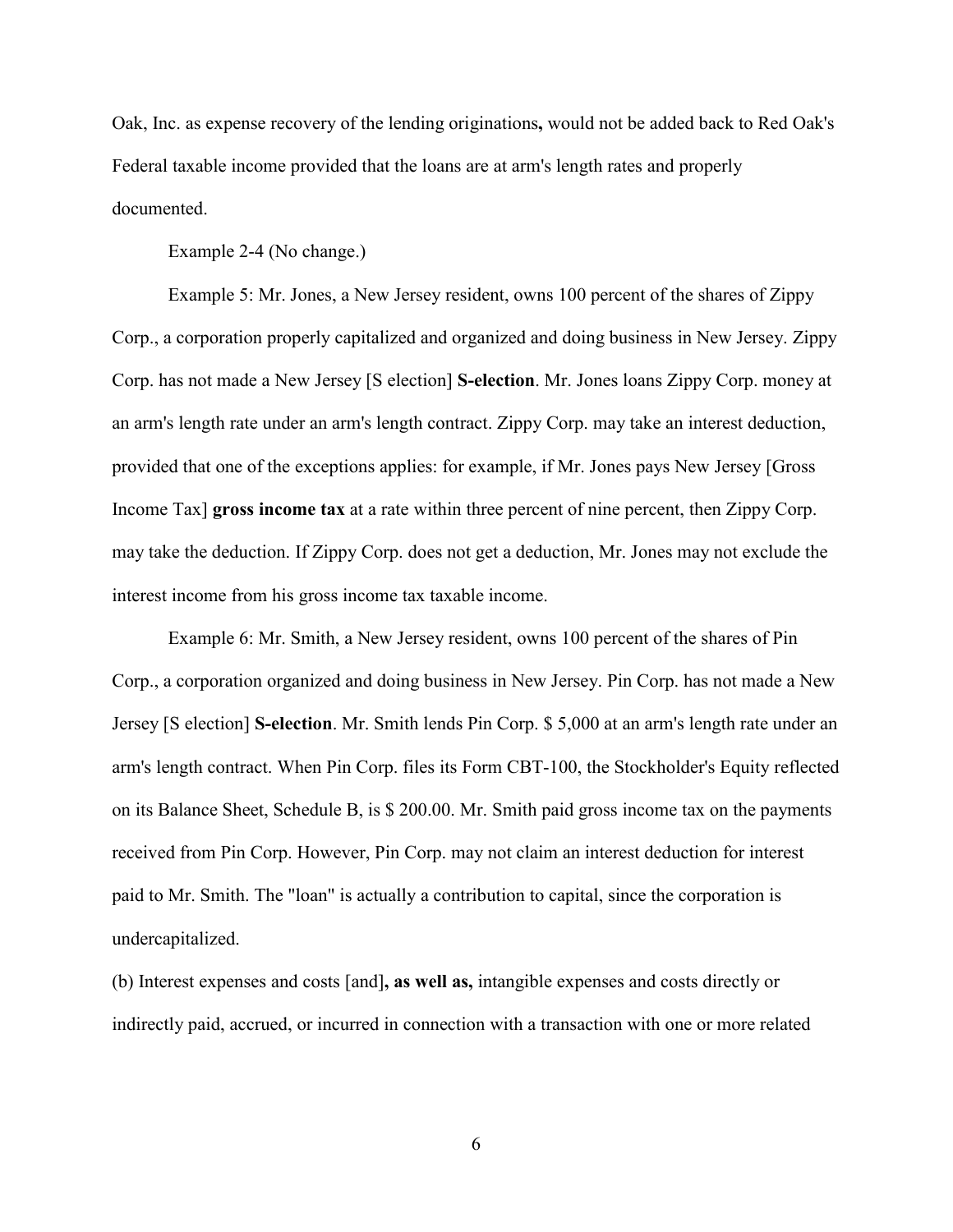members shall not be deducted in calculating entire net income, except that a deduction [shall] **may** be permitted:

1. If the interest expenses and costs [and]**, as well as,** intangible expenses and costs are directly or indirectly paid, accrued**,** or incurred to a related member in a foreign nation [which] **that** has in force a comprehensive income tax treaty with the United States[.] **and, for tax years beginning on or after January 1, 2018, the taxpayer establishes that:**

**i. The related member was subject to tax in the foreign nation on a tax base that included the amount paid, accrued, or incurred;**

**ii. The related member's income received from the transaction was taxed at an effective tax rate equal to or greater than a rate of three percentage points less than the rate of tax applied to taxable interest by the State of New Jersey; and**

**iii.** In claiming this exception, the taxpayer shall disclose on its return:

Recodify existing i.-iv. as **(1)-(4)** (No change in text.)

2. If the interest expenses and costs [and]**, as well as,** the intangible expenses and costs that the taxpayer establishes meet both of the following:

i. (No change.)

ii. The transaction giving rise to the interest expenses and costs or the intangible expenses and costs between the taxpayer and the related member did not have as a principal purpose the avoidance of any portion of [the] tax;

3. If the taxpayer establishes**, to the satisfaction of the Director,** that the adjustments are unreasonable by [showing the extent that the payee pays tax to New Jersey on the income stream; or] **clear and convincing evidence, and any one of the following circumstances applies:**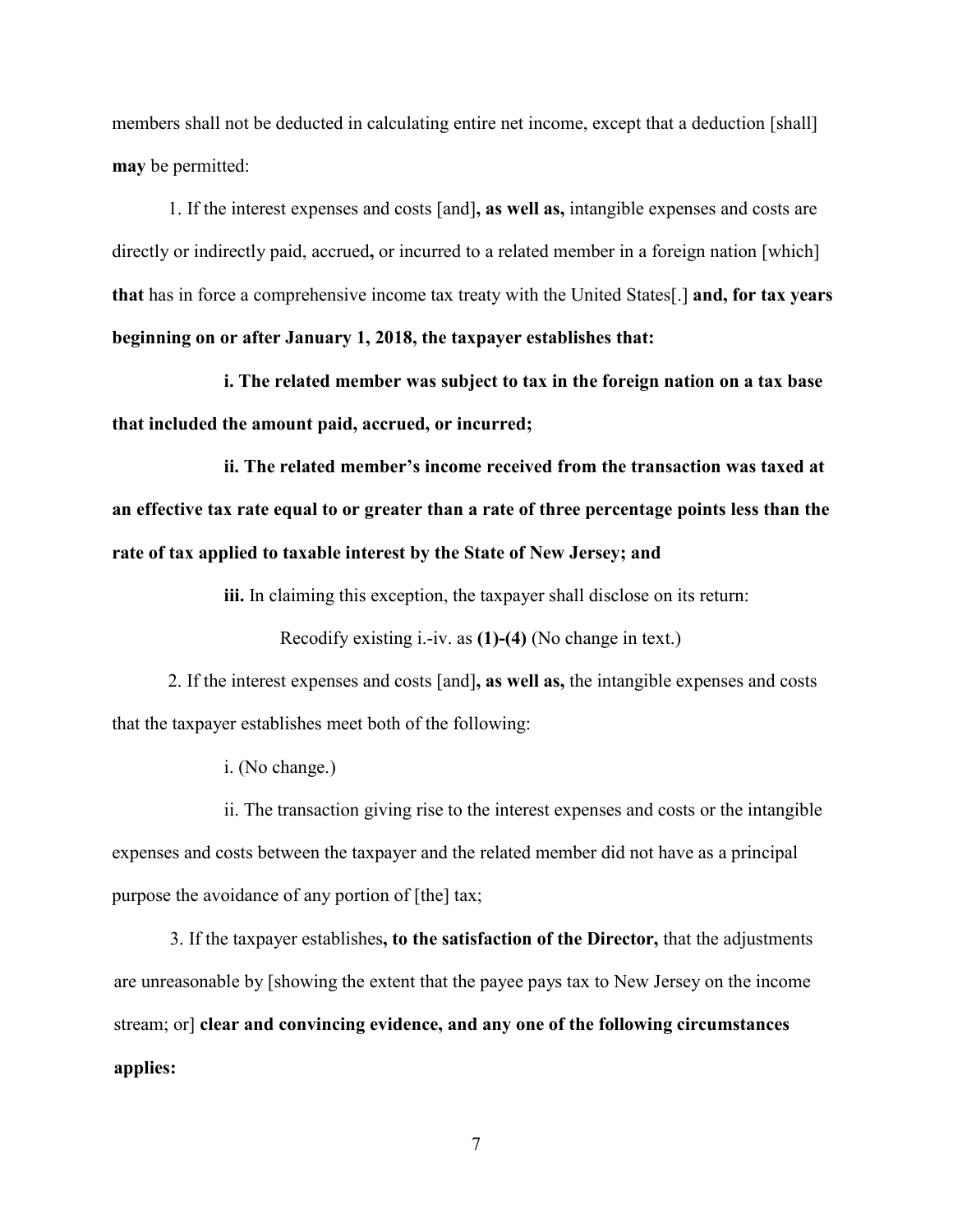**i. Unfair duplicate taxation;**

**ii. A technical failure to qualify the transactions under the statutory exceptions;**

**iii. An inability or impediment to meet the requirements due to legal or financial constraints;**

### **iv. An unconstitutional result; or**

**v. The transaction is equivalent to an unrelated loan transaction; or**

4. If the taxpayer and the [director] **Director** agree in writing to the application or use of an alternative method of apportionment[;]**.**

[5.] **(c)** For purposes of [this subsection] **(b) above**:

Recodify existing i.-v. as **1.-5.** (No change in text.)

[vi.] **6.** "Intangible expenses and costs" means and includes:

Recodify existing (1)-(2) as **i.-ii.** (No change in text.)

[(3)] **iii.** Royalty, patent, technical**,** and copyright fees;

Recodify existing (4)-(5) as **iv.-v.** (No change in text.)

Recodify existing vii.-viii. as **7.-8.** (No change in text.)

[ix.] **9.** "Related entity" means [a]**:**

**i.** A stockholder who is an individual, or a member of the stockholder's family enumerated in I.R.C. § 318, if the stockholder and the members of the stockholder's family own, directly, indirectly, beneficially or constructively, in the aggregate, at least 50 percent of the value of the taxpayer's outstanding stock; [a]

**ii. A** stockholder[,] or a stockholder's partnership, limited liability company, estate, trust**,** or corporation, if the stockholder and the stockholder's partnerships, limited liability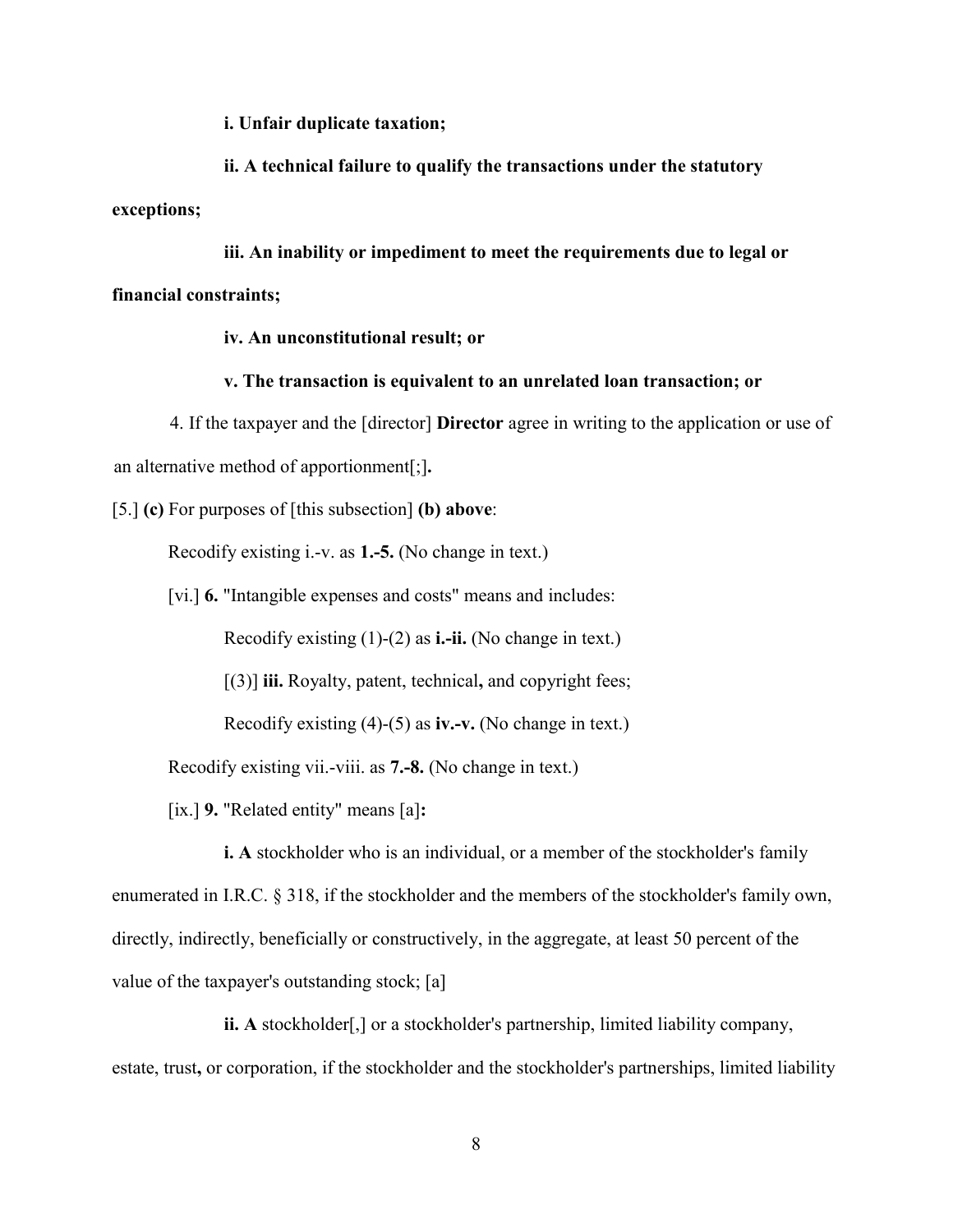companies, estates, trusts**,** and corporations own**,** directly, indirectly, beneficially**,** or constructively, in the aggregate, at least 50 percent of the value of the taxpayer's outstanding stock; or [a]

**iii. A** corporation, or a party related to the corporation in a manner that would require an attribution of stock from the corporation to the party or from the party to the corporation under the attribution rules of I.R.C. § 318, if the taxpayer owns, directly, indirectly, beneficially**,** or constructively, at least 50 percent of the value of the corporation's outstanding stock. The attribution rules of I.R.C. § 318, [shall] apply for purposes of determining whether the ownership requirements of this definition have been met;

[x.] **10.** (No change in text.)

### [6.] **(d)** Examples **applicable to (b) above are as follows**:

Example 1: Large Co. A.G., a foreign corporation, domiciled in a jurisdiction that has entered into a comprehensive tax treaty with the United States of America, owns directly or indirectly 100 percent of the outstanding shares of three U.S. domestic subsidiaries (Red Corp., White Corp.**,** and Blue Corp.) and 100 percent of the outstanding shares of Funding, N.V., a foreign subsidiary. Red Corp. and White Corp. utilize certain technology developed by Large Co. A.G. in their daily operations of manufacturing products for resale. Blue Corp. was formed to hold**,** and does hold**,** the U.S. rights to certain technologies developed by Large Co. A.G.[,] Red Corp. and White Corp. pay a royalty to Blue Corp. for the ability to use the technology developed by Large Co. A.G. in its daily operations. Blue Corp. pays an annual royalty to Large Co. A.G. based on the amount of royalties it receives from Red Corp. and White Corp. Amounts paid to Blue Corp. by Red Corp. and White Corp. would not be subject to disallowance. Also the amounts paid by Blue Corp. to Large Co. A.G. would not be subject to disallowance.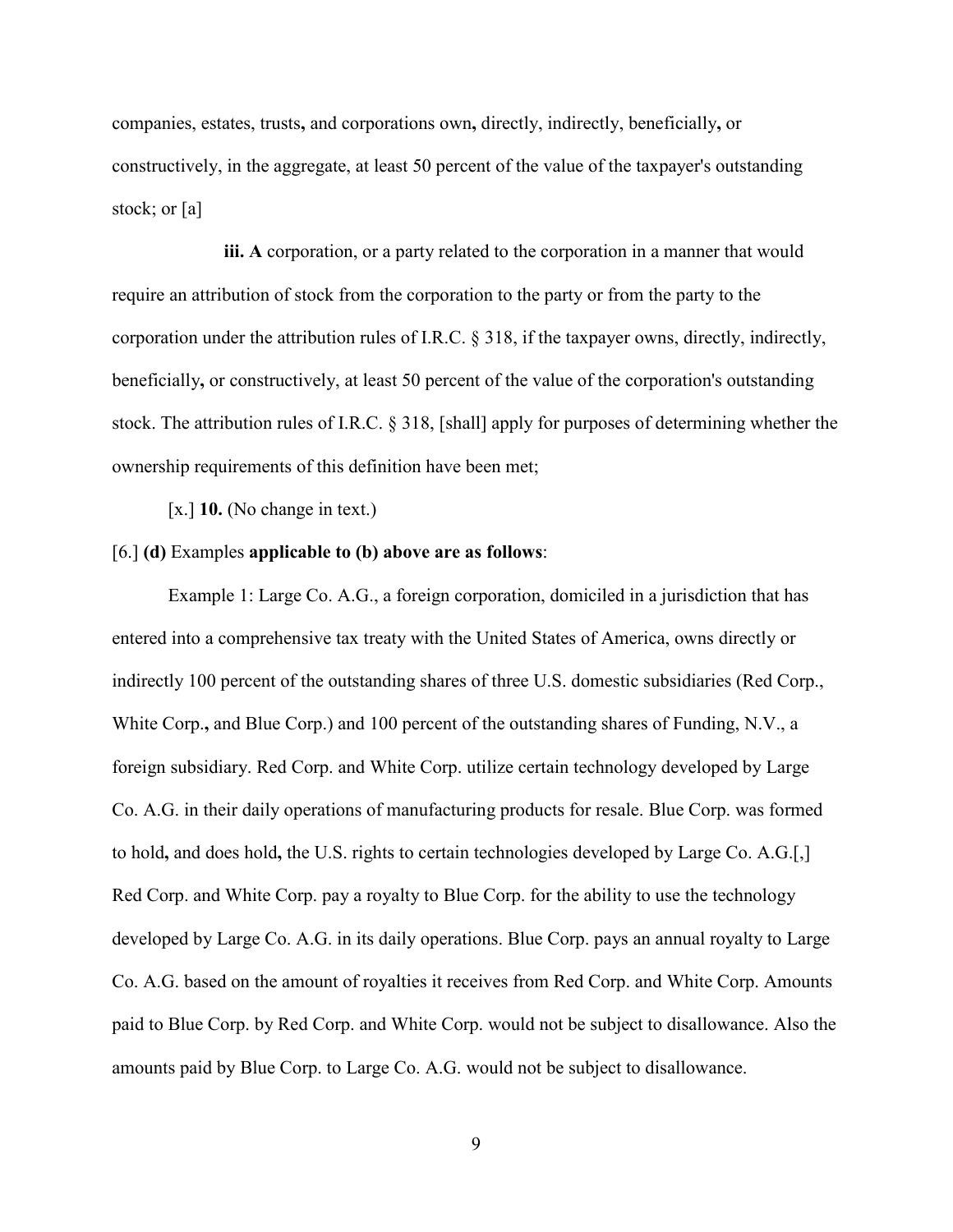Example 2: Same facts as Example 1**,** except that**,** Large Co. A.G. has entered into an agreement to securitize certain financial assets. Red Corp. sells its receivables to White Corp., a bankruptcy remote, special purpose company, at a discount. White Corp. pledges the receivables to a lending institution that issues commercial paper backed by those receivables. Large Co. A.G. and Red Corp. have guaranteed that 100 percent of any receivable pledged is collectible. The discount on the sale of the receivables by Red Corp. to White Corp. is not subject to disallowance.

Example 3: A limited partner receives guaranteed payments for its investment in a limited partnership. The payment is similar to a payment on preferred stock. The related member rules apply if the guaranteed payment is above market/arm's length values.

**(e) Subsections (a), (b), (c), and (d) above do not apply to transactions between related members included in a combined group reported on the New Jersey combined return. Subsections (a), (b), (c), and (d) above only apply to transactions between members of a combined group reported on the New Jersey combined return and related members not included in the combined group reported on the New Jersey combined return.** 

**Example: Companies A and B are members of a combined group (Combined Group E) that files a mandatory New Jersey combined return. Related member Companies C and D are not part of the combined group filing the New Jersey combined return. Subsections (a), (b), (c), and (d) above apply to transactions between Combined Group E and Companies C and D, but do not apply to Companies A and B because those companies are in Combined Group E.**

**(f) A taxpayer may claim an unreasonable exception, if that taxpayer includes Global Intangible Low Taxed Income (GILTI) in its entire net income from a related party and**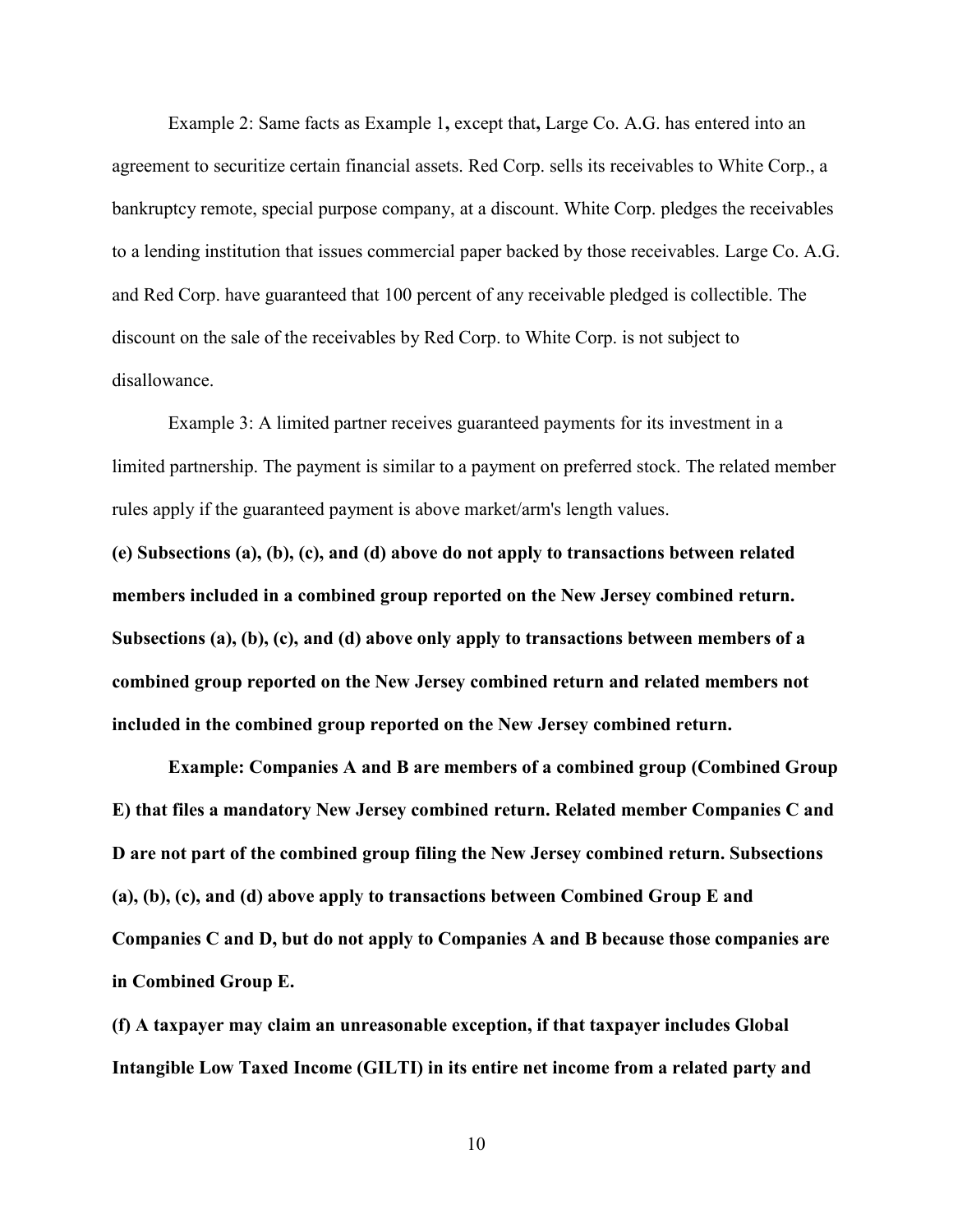**the expenses from the same related party would otherwise be required to be added back. See N.J.A.C. 18:7-5.19.**

**18:7-5.19 Global Intangible Low Taxed Income (GILTI) and Foreign-Derived Intangible Income (FDII) for corporation business tax purposes**

**(a) For New Jersey corporation business tax purposes, the amount of income reported for Federal income tax purposes pursuant to I.R.C. § 951A (GILTI) and § 250(b) (FDII) must be included in New Jersey entire net income in the same manner as for Federal tax purposes, and neither amounts are considered to be a dividend or a deemed dividend. GILTI and FDII do not qualify for the dividend exclusion of N.J.S.A. 54:10A-4(k)(5). (b) In computing the allowable I.R.C. § 250(a) deduction pursuant to N.J.S.A. 54:10A-4.15, in order to arrive at the taxable amount of GILTI and FDII included in the tax base for New Jersey corporation business tax purposes, a deduction will be disallowed if the amounts of income included for Federal tax purposes under I.R.C. §§ 951A and 250 are exempt or excluded from entire net income under the provisions of the Corporation Business Tax Act.**

**(c) The same limitations for claiming the deduction for GILTI and FDII under I.R.C. § 250 for Federal tax purposes shall also apply for New Jersey tax purposes.** 

**(d) If a taxpayer includes GILTI income from a related member in its entire net income, the taxpayer may claim an exception to the requirement to add back related member expenses under N.J.S.A. 54:10A-4.4 upon filing with the Director of the Division of Taxation adequate documentation to demonstrate that related member GILTI income is included in the taxpayer's entire net income.**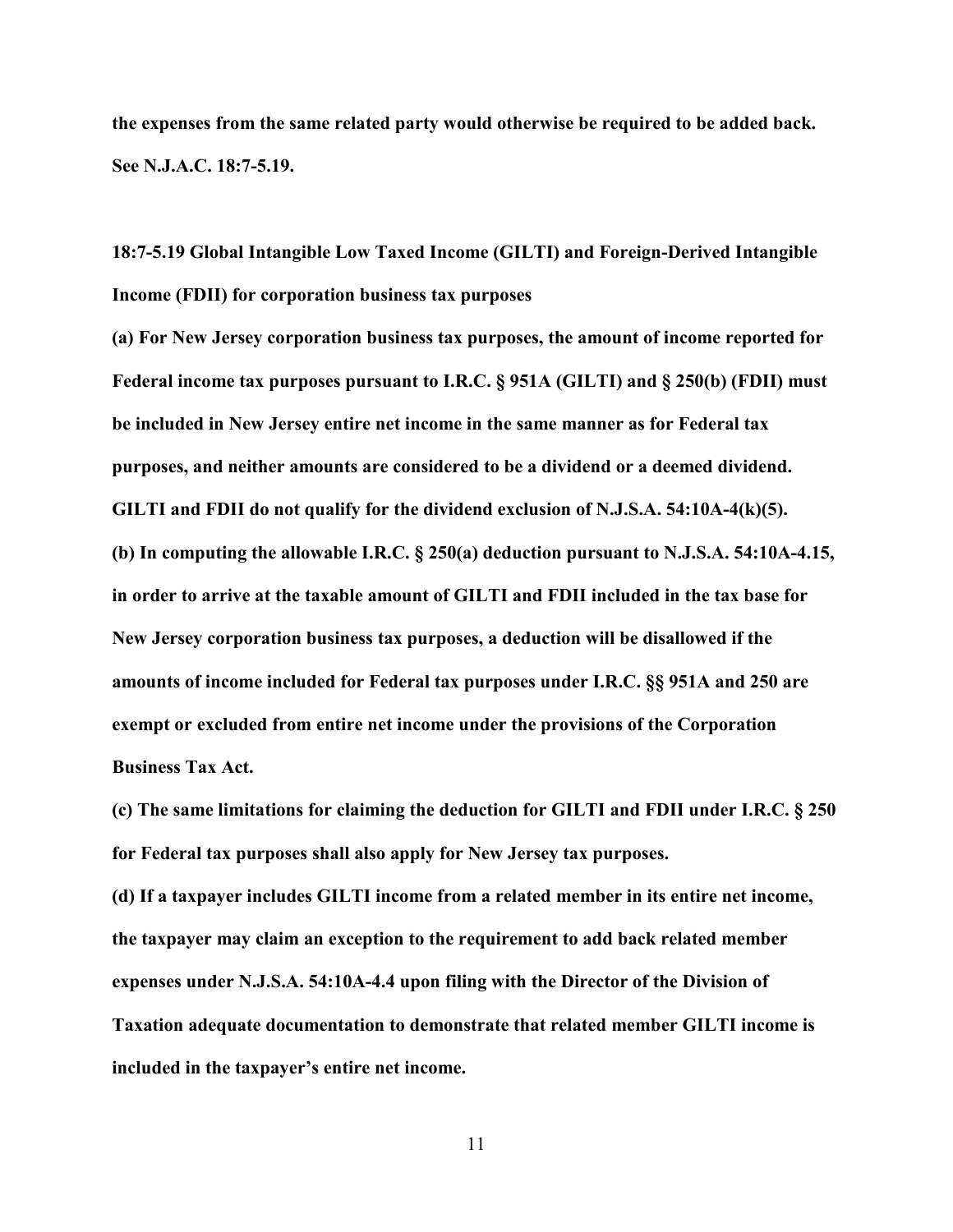**(e) To the extent a combined group can demonstrate that the members included in the combined group on the same New Jersey combined return are controlled foreign corporations that generate the GILTI income, and the income of that controlled foreign corporation is already included in the entire net income of the combined group, the GILTI income may be excluded on Schedule A-8. The combined group must provide to the Director sufficient documentation to prove, by clear and convincing evidence, that income was already included. The portion of the I.R.C. § 250(a) deduction allowed under N.J.S.A. 54:10A-4.15, where attributable to the GILTI and FDII income, shall be allowed, regardless of the intercompany eliminations, deferrals, or exclusions on Schedule A-8 for combined returns.**

**(f) For privilege periods beginning on and after January 1, 2018, a taxpayer filing a separate return must include the GILTI, and the receipts attributable to the FDII, after adjustment for the I.R.C. § 250(a) deductions, in the denominator of the allocation factor. The net GILTI (that is, the GILTI reduced by the I.R.C. § 250(a) GILTI deduction) and net FDII (that is, the receipts attributable to the FDII reduced by the I.R.C. § 250(a) FDII deduction) are only included in the numerator of the allocation factor if, based on N.J.S.A. 54:10A-6 and 54:10A-6.1 and N.J.A.C. 18:7-8.1 through 8.17, such amounts would be considered to be a New Jersey receipt; otherwise net GILTI (that is, the GILTI reduced by the I.R.C. § 250(a) GILTI deduction) and net FDII (that is, the receipts attributable to the FDII reduced by the I.R.C. § 250(a) FDII deduction) are only included in the denominator of the allocation factor.**

**1. The taxpayer may petition for relief pursuant to N.J.S.A. 54:10A-8 and N.J.A.C. 18:7-10.1.**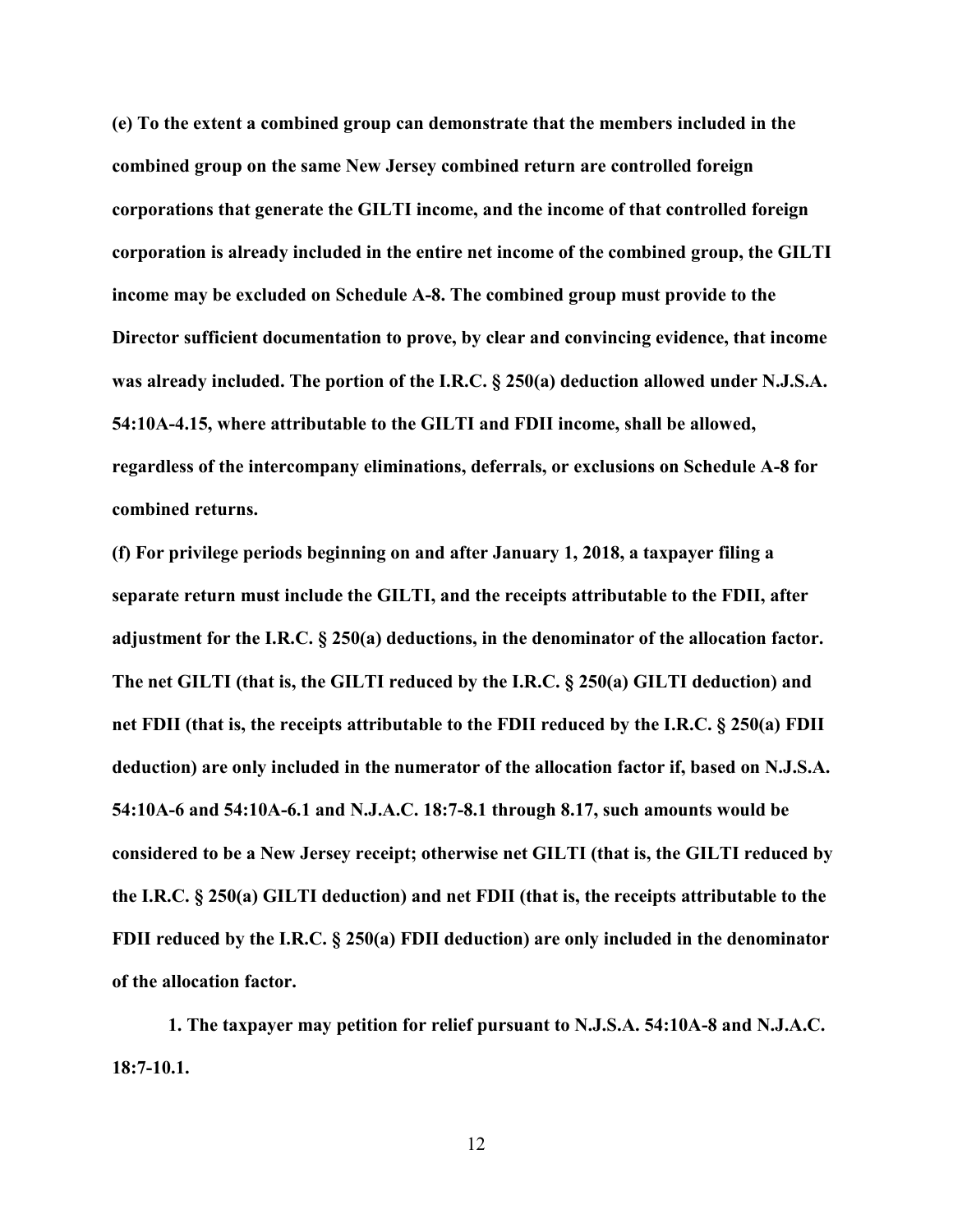#### **2. Separate Return Example:**

**B forms Shell and Bell as conduits to shift income from high tax nations to lower tax nations in order to lower B's overall tax burden. Shell and Bell are controlled foreign corporations located in a low tax nation. B owns 100 percent of Shell and Bell. B files a separate New Jersey return. Although Shell does not have income effectively connected to a business in the U.S. within the meaning of the Internal Revenue Code, through a series of transactions Shell derives receipts from U.S. sources, including New Jersey sources. Shell also derives income from other countries. Bell does not have any U.S. source income and only has income from Europe. Both Shell and Bell are integrated in B's worldwide business. For Federal purposes, B is required to include in its entire net income the GILTI that was generated from both Shell and Bell. B also sells goods directly to customers in foreign nations for use outside of the U.S. Some of B's export contracts stipulate that the customer will take possession of the goods in B's New Jersey warehouse before the goods are exported.** 

**The portion of the net GILTI (that is, the GILTI reduced by the I.R.C. § 250(a) GILTI deduction) attributable to New Jersey from receipts derived from non-effectively connected U.S. source income would be included in B's numerator. The portion of the net FDII (that is, the receipts attributable to the FDII reduced by the I.R.C. § 250(a) FDII deduction) attributable to New Jersey receipts would be in B's numerator. The net GILTI (that is, the GILTI reduced by the I.R.C. § 250(a) GILTI deduction) and net FDII (that is, the receipts attributable to the FDII reduced by the I.R.C. § 250(a) FDII deduction) are included in the denominator of the allocation factor.**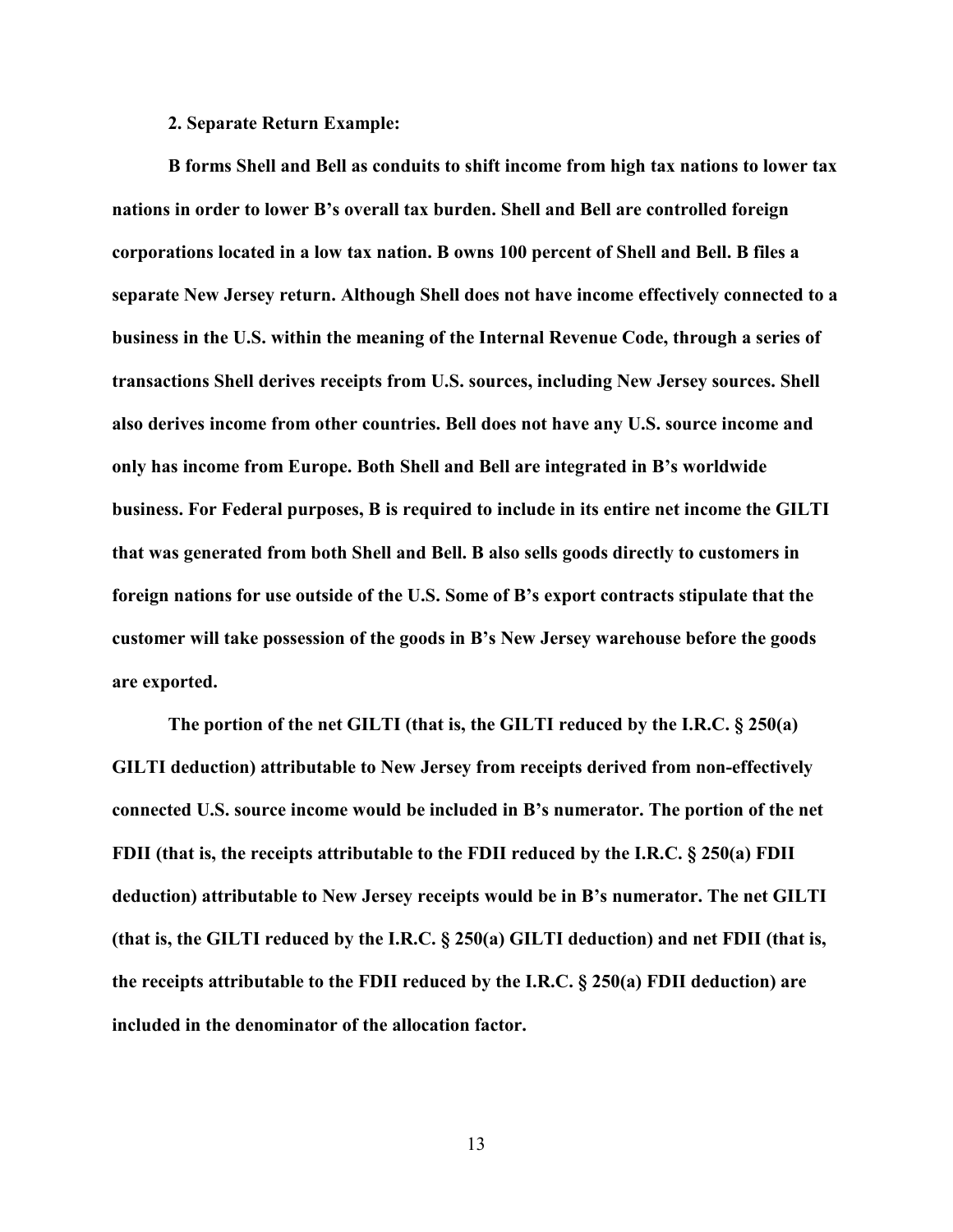**(g) Pursuant to N.J.S.A. 54:10A-4.7, the combined group's sales fraction denominator includes the receipts of the business entities that are included as members of the combined group on the same New Jersey combined return.**

**1. For combined groups where the controlled foreign corporation is not included as a member of the combined group on the same New Jersey combined return, the net GILTI (that is, the GILTI reduced by the I.R.C. § 250(a) GILTI deduction) and net FDII (that is, the receipts attributable to the FDII reduced by the I.R.C. § 250(a) FDII deduction), will be in the denominator of the combined group allocation factor, and will be included in the member's numerator where appropriate, as applicable. The combined group denominator factor shall not include the controlled foreign corporation's receipts.**

**2. For combined groups where the controlled foreign corporation is included as a member of the combined group on the same New Jersey combined return, and the GILTI is excluded under (e) above because the controlled foreign corporation's entire net income is included in the combined group entire net income, the GILTI must be excluded from the combined group allocation factor. The controlled foreign corporation's receipts, net of the I.R.C. § 250(a) deduction that was attributable to GILTI income, will be included in the denominator of the combined group allocation factor. The controlled foreign corporation member's receipts, net of (that is, reduced by) the I.R.C. § 250(a) GILTI deduction that was attributable to GILTI income, will be included in that member's numerator where appropriate, as applicable. The net FDII (that is, the receipts attributable to the FDII reduced by the I.R.C. § 250(a) FDII deduction) will be included in the denominator of the combined group allocation factor, and will be included in the appropriate member's numerator, as applicable.**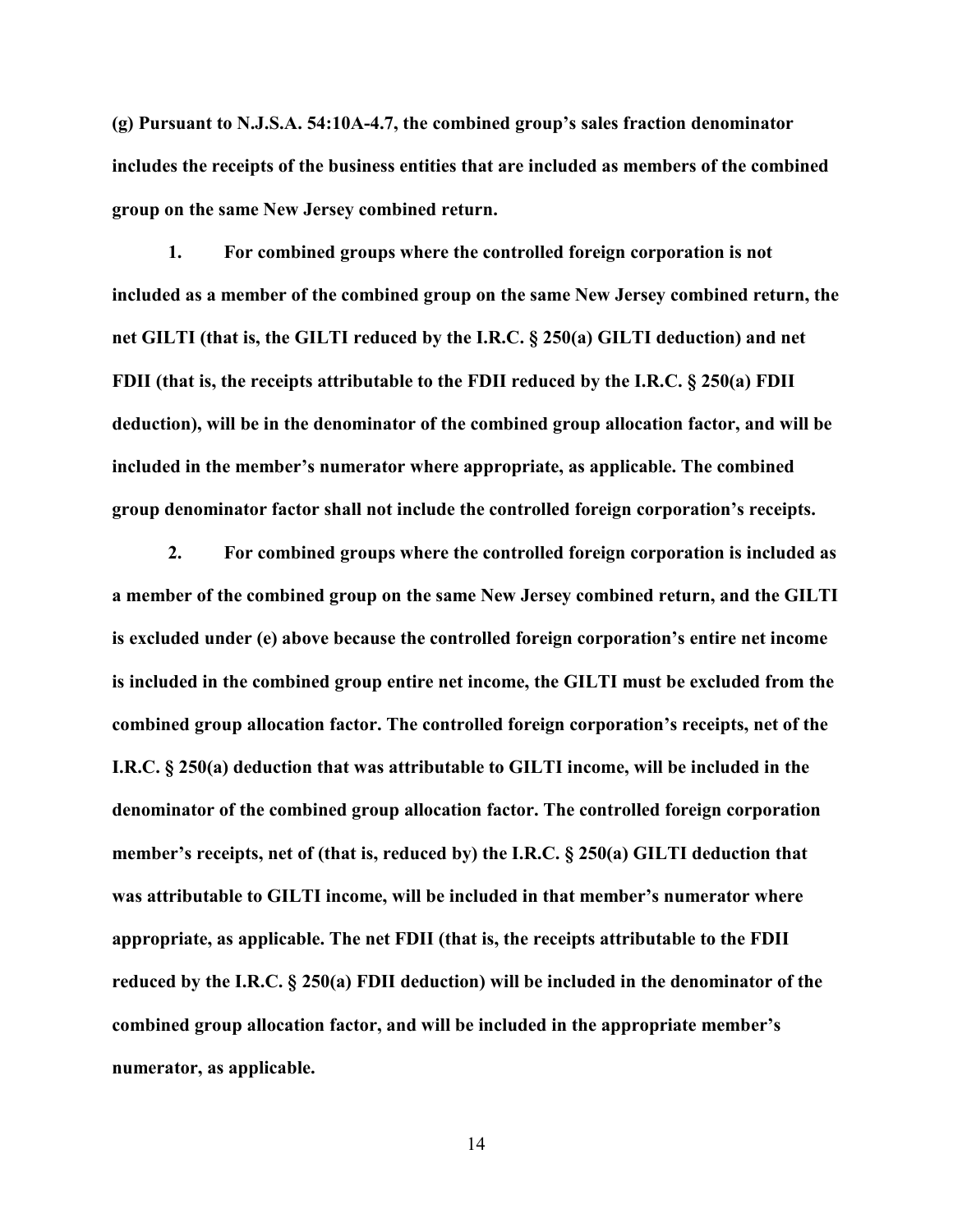### **3. Combined Return Example:**

**Combined group A includes T, X, Y, Z, Q, and P as members on the same New Jersey combined return. T is the controlled foreign corporation that generated GILTI. In addition to the GILTI generating activities, T also has effectively connected income, some of which is from New Jersey sources. Z is a controlled foreign corporation that generated GILTI income, but had a net tested loss. T's effectively connected income did not generate GILTI. Z has U.S. source income that is not effectively connected income, some of which is New Jersey source income. Q is the member that is required to include the GILTI income for Federal tax purposes because Q is a shareholder of T and Z. X and Y have FDII attributable receipts from sales to non-U.S. customers. Based on the terms of the export contracts and for insurance purposes, the customers take possession at X's and Y's joint New Jersey warehouse before the goods are exported to the customers' respective home countries. P does not have receipts from customers located outside of the U.S. P only has U.S. source income, and does not have FDII or GILTI.** 

**The combined group denominator would not include the GILTI income that Q was required to include in income for Federal purposes, and Q's GILTI income amount would be excluded out of the combined group entire net income because both T's and Z's income/loss is included in the combined group entire net income already, as T and Z are included as members of the combined group on the same New Jersey combined return as Q. T's and Z's receipts that generated the GILTI should be reported net of the I.R.C. § 250(a) GILTI deduction in the group denominator. T's effectively connected income did not generate the GILTI, thus T's New Jersey receipts would not be net of (that is, not reduced by) the I.R.C. § 250(a) GILTI deduction. If Z's U.S. source income generated the**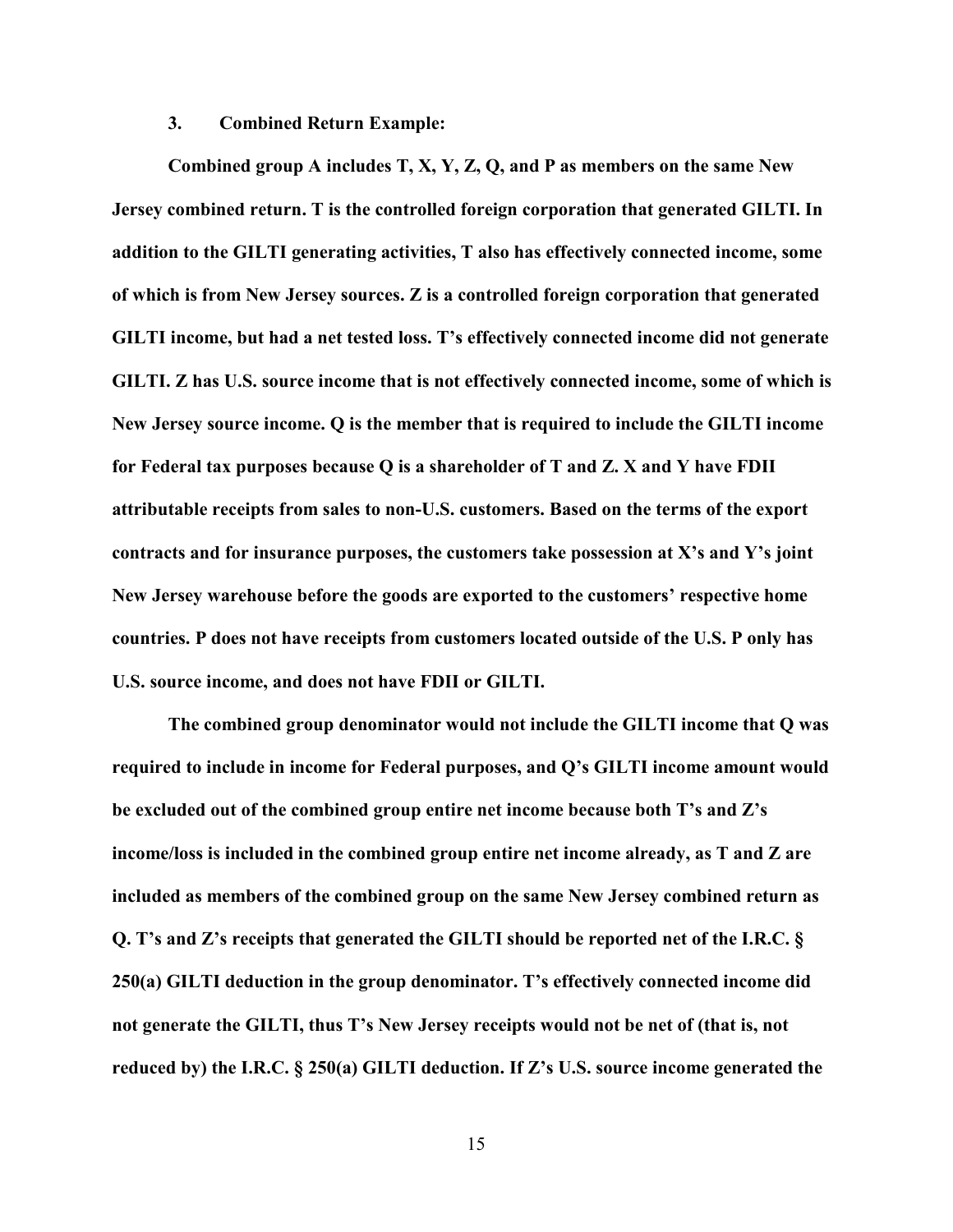**GILTI, and that income was from New Jersey sources, then Z's numerator should include GILTI net of (that is, reduced by) the I.R.C. § 250(a) GILTI deduction. X's and Y's receipts attributable to the FDII income should be included net of (that is, reduced by) the I.R.C. § 250(a) FDII deduction in the combined group denominator. X's and Y's New Jersey receipts attributable to the FDII income should be included net of (that is, reduced by) the I.R.C. § 250(a) FDII deduction in their respective numerators. P's receipts will be in the combined group denominator and P's New Jersey receipts will be in P's numerator. The full I.R.C. § 250(a) deductions will be allowed to be taken in computing the combined group entire net income.**

**(h) GILTI and FDII Derived from a Combined Group Member's Independent Business Operations. There are instances where a portion of a member's business operations can be independent of the unitary business activity of the combined group. Such member of a combined group must complete Schedule X and report the separate portion of its business operations (and those operations that are not part of another combined group that files a New Jersey combined return). If the income from those operations is GILTI income or FDII income, that income must be reported on Schedule X.** 

**18:7-5.20 Previously taxed subsidiary dividends received by a taxpayer**

**(a) A taxpayer may exclude previously taxed subsidiary dividends from entire net income in a tax year that:**

**1. The taxpayer receives and includes in entire net income, in the current tax year, dividends from the same subsidiary for which the taxpayer had included, as paid or deemed paid dividends, in entire net income in a previous tax year; and**